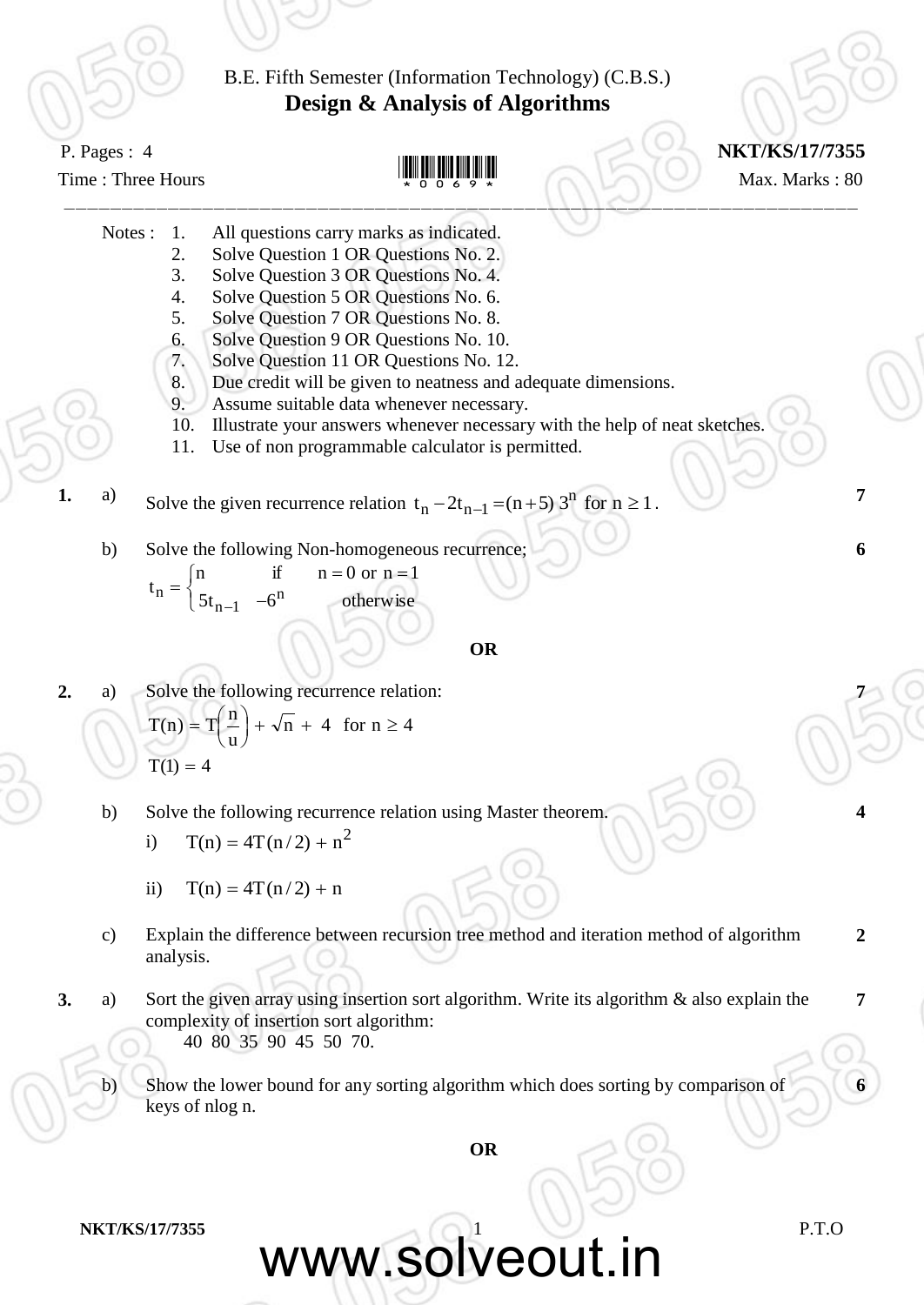**4.** a) What do you mean by amortized analysis of algorithm? Explain with suitable example. **5**

- b) Implement biotonic sorting network for the following set of information 3 5 8 9 10 12 14 20 95 90 60 40 35 23 18 0
- c) What are different asymptotic notations? Explain them briefly. **3**
- **5.** a) Compute a minimum cost spanning tree for the following graph using Kruskal algorithm and explain its complexity.



b) Write a Greedy algorithm for job scheduling problem with deadline. Implement it to the following jobs to obtain maximum profit.

| Job No. | Profit | Deadline |  |  |
|---------|--------|----------|--|--|
|         | 20     |          |  |  |
|         | 15     |          |  |  |
|         | 10     |          |  |  |
|         |        |          |  |  |
|         | 05     |          |  |  |
|         |        |          |  |  |

## **OR**

**6.** a) For the following Knapsack sequence of objects find profit by three methods. Capacity = 30 Number of objects  $= 07$ .

| Object: |    |    |   |          | . . |  |
|---------|----|----|---|----------|-----|--|
| Weight: |    |    |   |          |     |  |
| Profit: | ∠∪ | ⊥ັ | ້ | ററ<br>∠∪ |     |  |

- b) What are the optimal Huffman codes for the following set of frequencies  $\&$  discuss its complexity & write the algorithm for the same  $a : 50 b : 25 c : 15 d : 40 e : 75$ .
- **7.** a) For the following graph, find the shortest path from source 's' to destination 't' using multistage graph algorithm. Write its algorithm & also discuss its complexity.

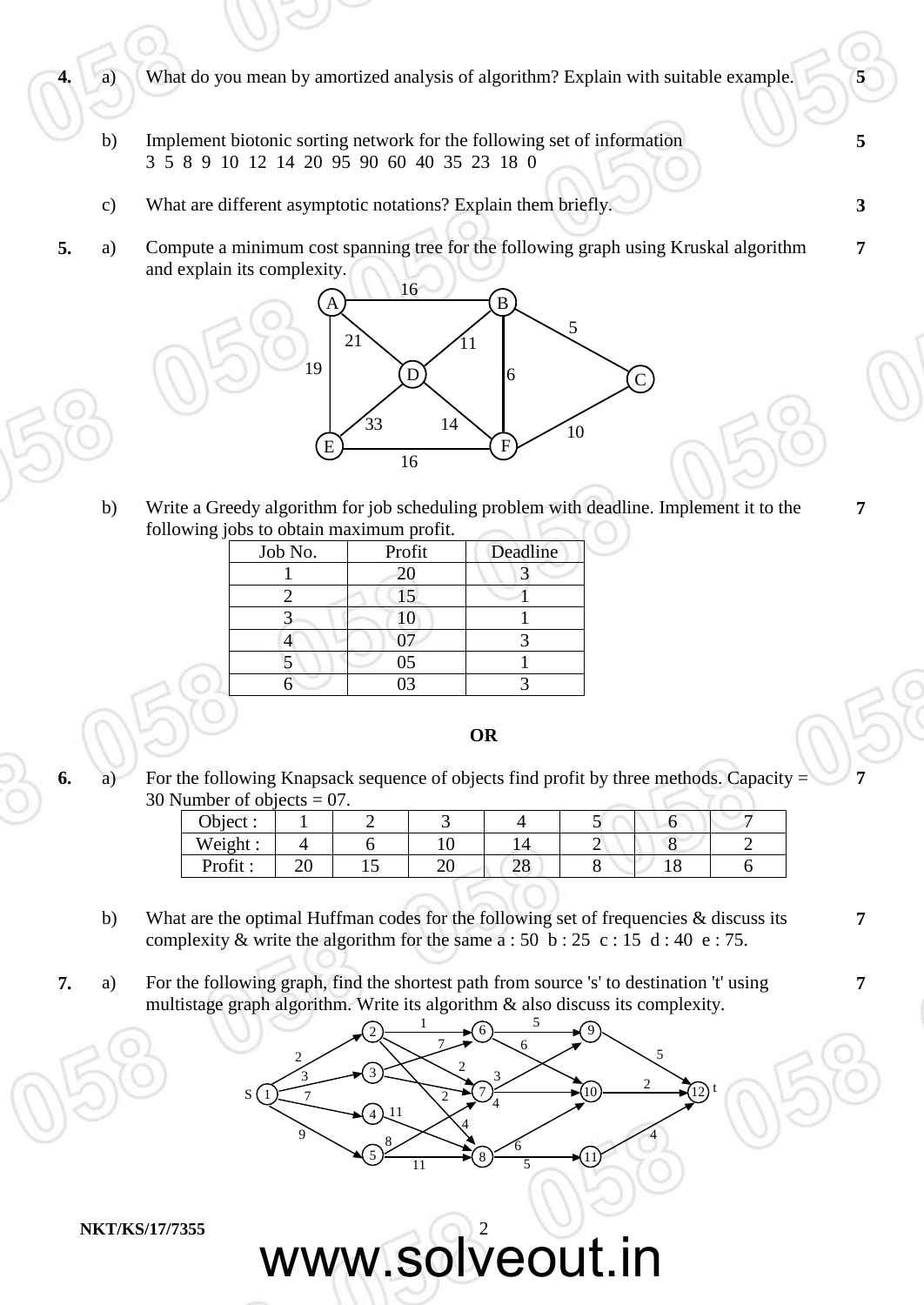b) What is travelling salesman problem? Implement Travelling salesman problem for the following matrix representing complete graph using dynamic programming.



**8.** a) Draw optimal binary search tree of  $n = 5$  with following probabilities.

|  |                          |      |      | ັບເ  |      |      |  |
|--|--------------------------|------|------|------|------|------|--|
|  |                          |      |      | ັ    |      |      |  |
|  | $\overline{\phantom{a}}$ | 0.15 | 0.10 | 0.05 | 0.10 | 0.20 |  |
|  | 0.05                     | 0.10 | 0.05 | 0.05 | 0.05 | 0.10 |  |

b) Write an algorithm to generate longest common subsequence (LCS) Apply the algorithm on the following string & generate LCS with the help of LCS matrix.

|  |                | $\begin{array}{c c c c c} \hline \end{array}$ x 1 p 1 0 |  | $n$   e                                             |  |  |  |
|--|----------------|---------------------------------------------------------|--|-----------------------------------------------------|--|--|--|
|  | $\overline{0}$ | $\mathbf{1}$                                            |  | $\mathsf{v}$ $\mathsf{n}$ $\mathsf{o}$ $\mathsf{m}$ |  |  |  |

- **9.** a) Write an algorithm to solve '8 Queen' problem. Explain explicit and implicit constraints of this problem. Also explain how back tracking technique can be applied to solve this problem. **7**
	- b) Explain Graph coloring problem. Explain how this problem can be solved. by backtracking method. Draw solution space tree for the given graph. How many colors are required?



 $V_3$ 

 $(V_6)$   $(V_7)$ 

**10.** a) Write an algorithm to obtain the depth first search tree & obtain the DFS for the given graph.

 $V_2$ 

 $(V_4)$   $(V_5)$ 

 $V_1$ 

 $V_8$ 

www.solveout.in

**NKT/KS/17/7355** P.T.O

**7**

**7**

**7**

**6**

**7**